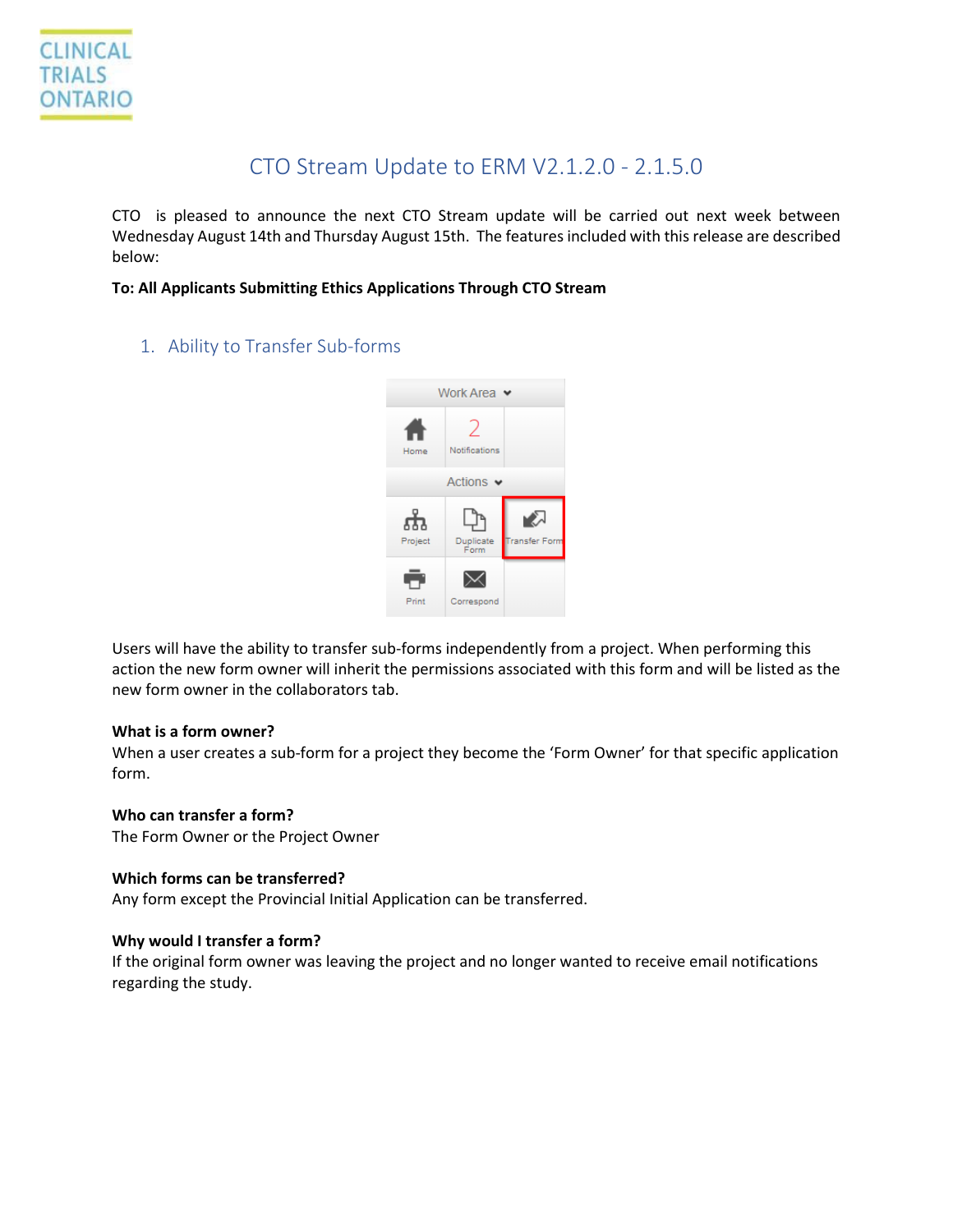#### **Important:**

**Do not transfer a form to a user who does not already have a role on the project. Otherwise the user receiving the transfer will only have access to the transferred form but no other forms in the project.**

| <b>ZRCT Z vs Y</b>                                                                                                                                                                                                  | 1843 |
|---------------------------------------------------------------------------------------------------------------------------------------------------------------------------------------------------------------------|------|
| Project Tree ♥                                                                                                                                                                                                      |      |
| <b>O</b> zRCT Z vs Y<br>Observational Provincial Initial Application - zRCT Z vs Y - COOL032 - Lead Organization                                                                                                    |      |
| <b>O</b> Observational Centre Initial Application - zRCT Z vs Y - Hospital A - Research Institute - Butler<br>O Observational Centre Reportable Event - Protocol deviation/violation - Protocol deviation/violation |      |

# 2. Rejecting Signatures

When rejecting a signature request, the textbox to input the reason for rejecting the signature will now automatically resize whilst the user types their comments. Previously, when the rejection message became sufficiently large, it was not possible to view all of the text at once without scrolling.

*Reminder: There is an 800 character limit (including spaces).* 

| Reject Signature                                                                                                                                                                                                                                                                                                                                                                                                                                                                                                                                                                                                                                                                                                                                                                                                                                                     | × |
|----------------------------------------------------------------------------------------------------------------------------------------------------------------------------------------------------------------------------------------------------------------------------------------------------------------------------------------------------------------------------------------------------------------------------------------------------------------------------------------------------------------------------------------------------------------------------------------------------------------------------------------------------------------------------------------------------------------------------------------------------------------------------------------------------------------------------------------------------------------------|---|
| Please enter your login details in order to reject this form:<br>centrepi@ctoconference.ca<br><br>Reason:                                                                                                                                                                                                                                                                                                                                                                                                                                                                                                                                                                                                                                                                                                                                                            |   |
| Sed ut perspiciatis unde omnis iste natus error sit voluptatem<br>accusantium doloremque laudantium, totam rem aperiam, eaque<br>ipsa quae ab illo inventore veritatis et quasi architecto beatae vitae<br>dicta sunt explicabo. Nemo enim ipsam voluptatem quia voluptas<br>sit aspernatur aut odit aut fugit, sed quia consequuntur magni<br>dolores eos qui ratione voluptatem sequi nesciunt. Neque porro<br>quisquam est, qui dolorem ipsum quia dolor sit amet, consectetur,<br>adipisci velit, sed quia non numquam eius modi tempora incidunt<br>ut labore et dolore magnam aliguam quaerat voluptatem. Ut enim<br>ad minima veniam, quis nostrum exercitationem ullam corporis<br>suscipit laboriosam, nisi ut aliquid ex ea commodi consequatur?<br>Quis autem vel eum iure reprehenderit qui in ea voluptate velit<br>esse quam nihil molestiae consequat |   |
| Reject<br>Close                                                                                                                                                                                                                                                                                                                                                                                                                                                                                                                                                                                                                                                                                                                                                                                                                                                      |   |